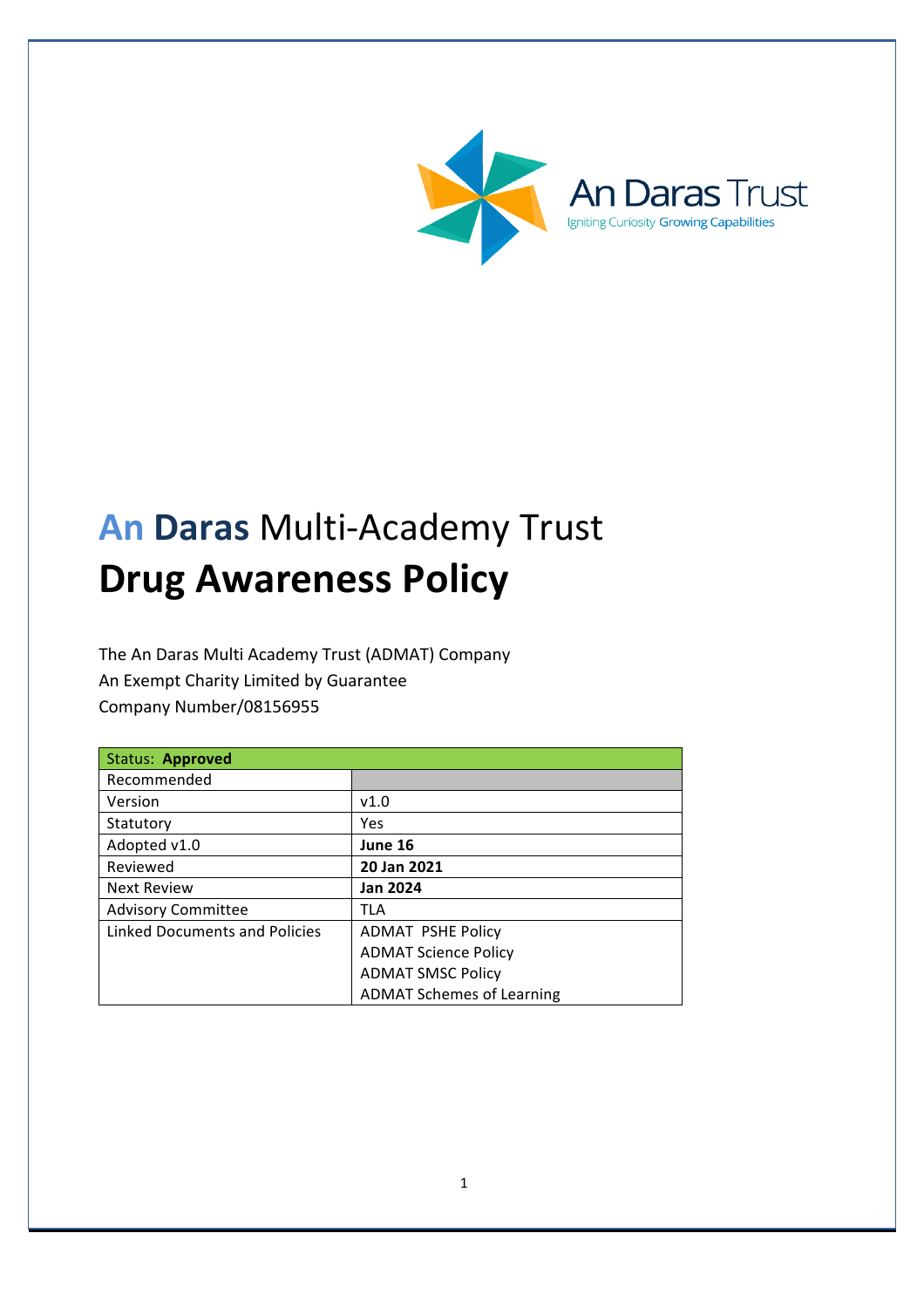# **An Daras Multi Academy Trust**

### **Rationale**

Reference to 'drugs' is an emotive issue. Society as a whole is anxious about the effects of drug misuse and yet does not always clarify its understanding of the issues. Different groups in society have different perceptions of the dangers and acceptability of different drug types.

In some circles drugs can be glamourised and the subject open to misunderstandings. Drugs education in primary schools can cause alarm and yet is essential if we are to equip our children with the necessary skills, understanding and knowledge to move confidently into adult life.

We have a responsibility to inform our children of the facts relating to the substances they will and do encounter in their environment. In many cases they will have already experienced the effect of drugs in the adults around them. It is important that we are sensitive to the experiences that children may have.

We will not tolerate the misuse of drugs within the schools and their grounds. This includes adults who come on to the school premises and may be intoxicated or in possession of illegal drugs. 

Our schools are no-smoking areas and we request all adults to refrain from smoking (including use of e cigarettes or devices) around Trust premises. This has also been extended to afterschool fund-raising events.

We recognise that some of our children and parents need a variety of medicines and appropriate arrangements are made to enable the correct distribution of these. Further information can be found in our health and safety policy.

This drugs policy is part of our overall approach to health and well-being. Through our PHSE and SMSC curriculum and our schools ethos we aim to ensure that children recognise the importance of what they chose to eat and drink and the effect which this can have. Self-respect and a healthy lifestyle are all part of an approach which will enable our children to make the right choices for themselves and their families now and in the future.

# Definition of 'Drugs' for the Benefit of this Policy

The term refers to:

- All legal drugs, including alcohol, tobacco, volatile substances
- All over the counter and prescription medicines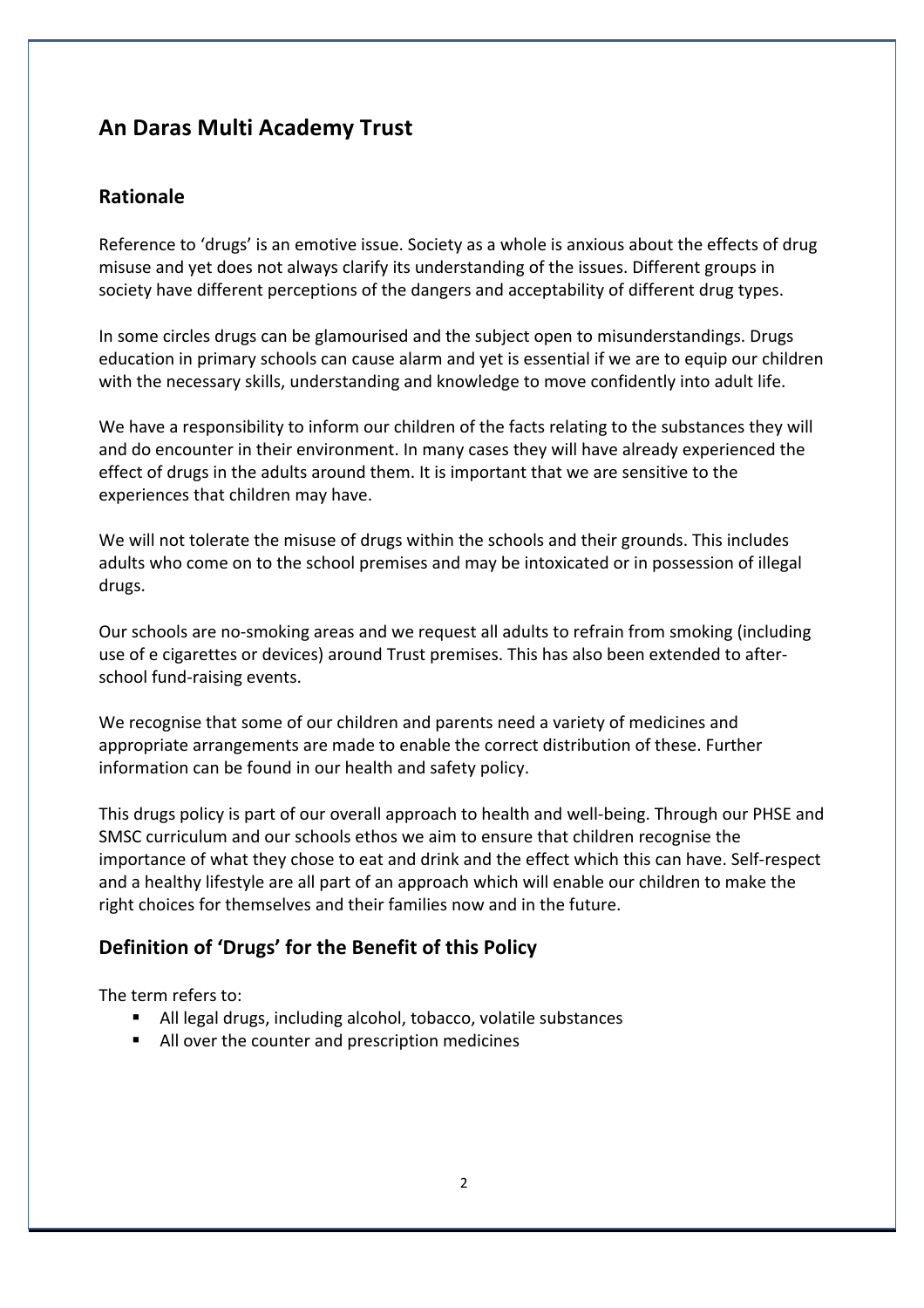#### **Aims**

- To provide the information and support for children to be able to make lifestyle choices
- To encourage a supportive ethos in which issues can be discussed and questions answered
- Ensure the safety of staff and pupils when on the school site
- **•** Provide appropriate role models and examples to illustrate a healthy lifestyle
- Take a firm stance against illegal drugs
- Raise awareness for children of the importance of their choices in forging a healthy lifestyle.
- Recognise the valuable role that medication can have
- Acknowledge that not all family members may make healthy choices and some of the reasons why
- Enable children to develop a self-awareness and realise the power they have to determine their own lives
- Provide a whole school approach to issues of healthy life style
- Draw attention to the effect which peers can have upon the decisions that we make and the need to take a considered approach to this
- E Alert children to ways of seeking additional help and support where necessary
- **E** Ensure that children have access to balanced information and views against which they can clarify their own opinions to help children establish the difference between fact, opinion and belief

There are a number of ways in which we aim to help children understand the implication of drug use and misuse. We recognise that drugs impinge on many of our children's lives in a variety of ways and the subject needs careful handling. We are also aware of the impact of national initiatives and publicity campaigns. We aim to involve different deliverers in providing different perspectives on the issue and to provide opportunity for children to ask questions and share their existing knowledge.

There may be many misconceptions which will need to be addressed in a sensitive and factual way. Where teachers are unsure it is acceptable to refrain from answering the question until further clarification can be sought. The methods we use may include:

#### **PHSE and SMSC Curriculum Provision**

During our annual learning cycle these aspects are discussed:

- Safety in the handling of household products and medicine (Lower KS2)
- The effect of smoking and drinking upon our lives and those around us (Lower KS2)
- The category of 'illegal drugs' and what children understand and know about these (Upper KS2)
- Building ourselves a healthy lifestyle looking to the future (Upper KS2)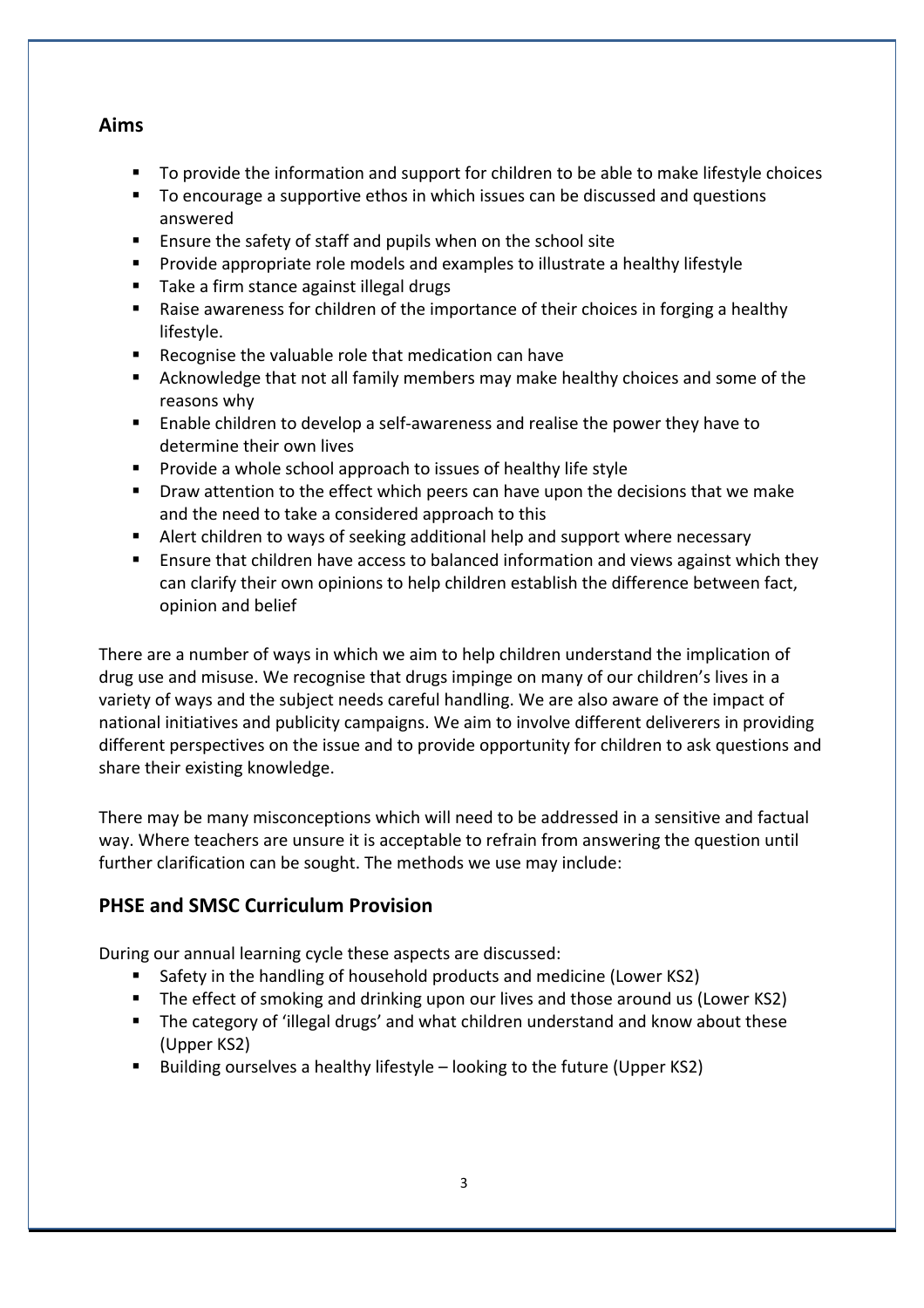# **School Nurse**

The school nurse is a recognised, familiar figure in our schools. Although on hand to support individual cases and families they also help to deliver aspects of our drugs education by providing medical information about the effect and use of medicines within our society.

# **Using Fiction**

At different times picture books are used as a resource to help support the PHSE and SMSC curriculum. Using stories enables discussion about issues which can be quite sensitive without appearing to target any individual.

# **Science**

As part of our science curriculum we include:

- The role of medicines in our lives (Lower KS2)
- The effects of alcohol and tobacco on our health (Lower KS2)
- The effects and risks of illegal drugs on health, family and future (Upper KS2)
- What we mean by a healthy lifestyle and the effect which different food, drink and drugs can have upon us both emotionally and physically (Upper KS2)

#### **Health Week**

Many Trust schools complete an annual health week provides an additional opportunity to highlight issues relating to drugs. As the normal timetable is suspended individual classes further their understanding through research, independent enquiry and a variety of visits and visitors. This helps to support both the factual basis of their knowledge as well as the recognition of these issues as relevant to all society

#### **Drama**

Drama provides an excellent opportunity through role-play and improvisation to explore some of the issues relating to the use of drugs. Children can engage with one another to explore the feelings that individuals in different scenarios might have. On occasions role play might be used as part of a class assembly.

#### **In the Event of Disclosure**

There may be times during discussions about drugs when children make disclosures. Where this is the case the teacher should sensitively listen to what the child has to say whilst also avoiding further disclosure in front of the class.

At the end of the lesson it might be appropriate to spend some time with the child allowing them opportunity to speak but following the Child Protection and Safeguarding Policy, not asking questions or writing down at this stage. Confidentiality cannot be promised.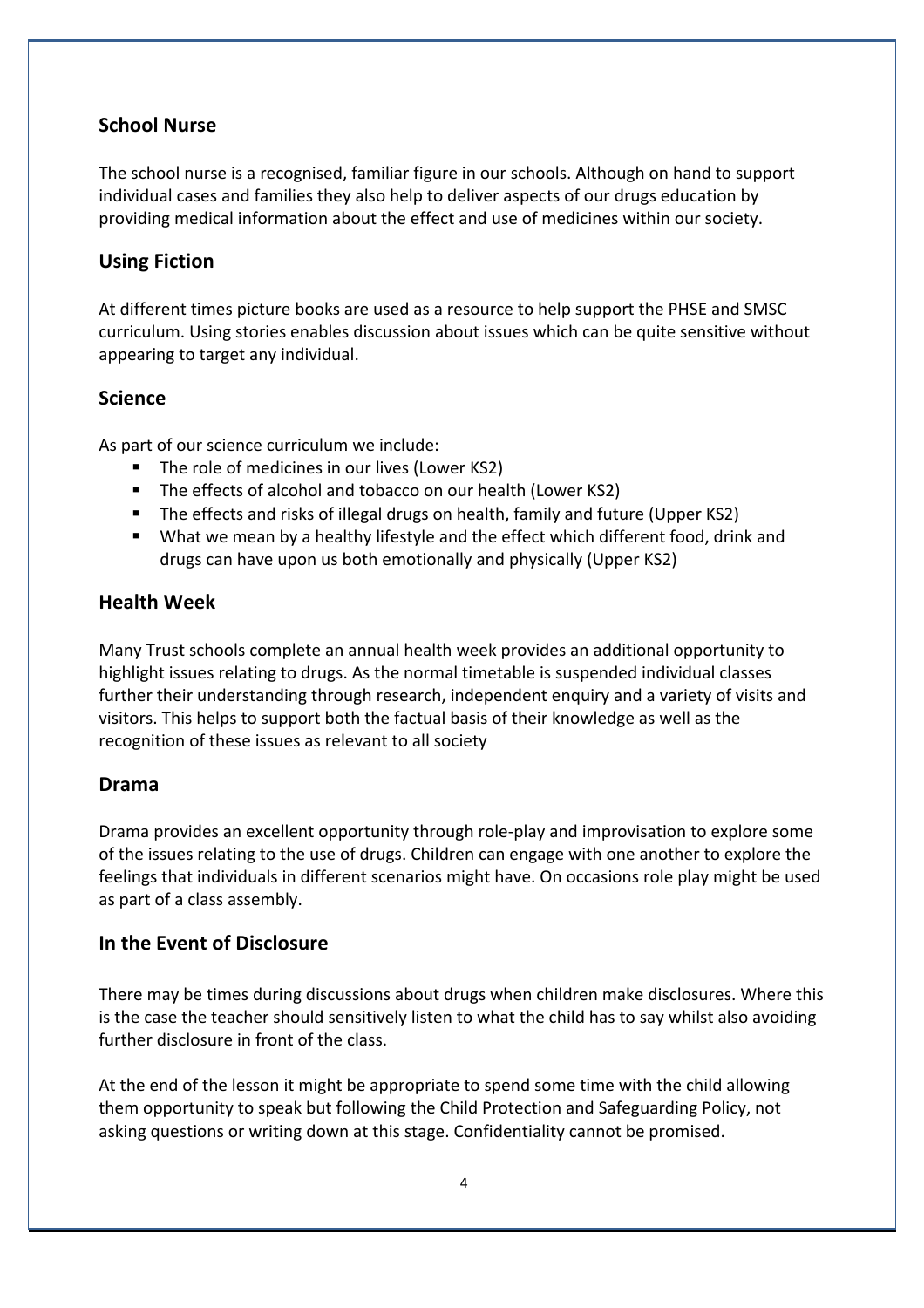As soon as is reasonable, the class teacher should pass on their own concerns to the designated person who will follow the agreed procedure for disclosure handling. The class teacher should always ensure they remain calm and should not appear shocked by what children might have to say.

### **Drug Use on the Premises**

Our school makes it clear that drug use on the premises is not acceptable except in the case of prescribed medication which is known to school senior leadership. This includes:

- Smoking (including e-cigarettes of devices) on or around the school premises either during the school day or during evening events
- Alcohol on the school site during the school day
- Alcohol consumed by adults in the playground
- Adults on the school premises who are evidently under the influence of alcohol or substances which impair their judgement
- Adults in known possession of alcohol or illegal substances around the school premises

Where school staff suspects that there is transgression of these guidelines senior management should be informed immediately at which point a judgement will be made as to whether they should: 

- $\blacksquare$  Approach the individual
- Call the police
- Make arrangements to isolate the individual to ensure the safety of children on the school site

At all times the safety of the children remains the key factor in any decision made whilst staff should also be alert to the danger they may bring on themselves by certain courses of action.

Any repeat of transgressions might be referred to the Trust Board in order for legal action to be taken. 

If there is concern that parents collecting a child may potentially place that child at risk the school can, in extreme circumstances, refuse to hand over the pupil. The appropriate services would then be notified immediately.

#### **Drug Use by Pupils**

It is very rare for primary school pupils to be identified as taking non-medicinal drugs. However, on occasions it might come to the attention of staff that children have been smoking or drinking or taking drugs or be in the company, on occasions of adolescents who are.

Each case should be taken individually and the appropriate course of action decided by a senior member of staff. The Designated Child protection Officers must be informed and the incident logged onto the "My Concern" Child Protection database. Action may include: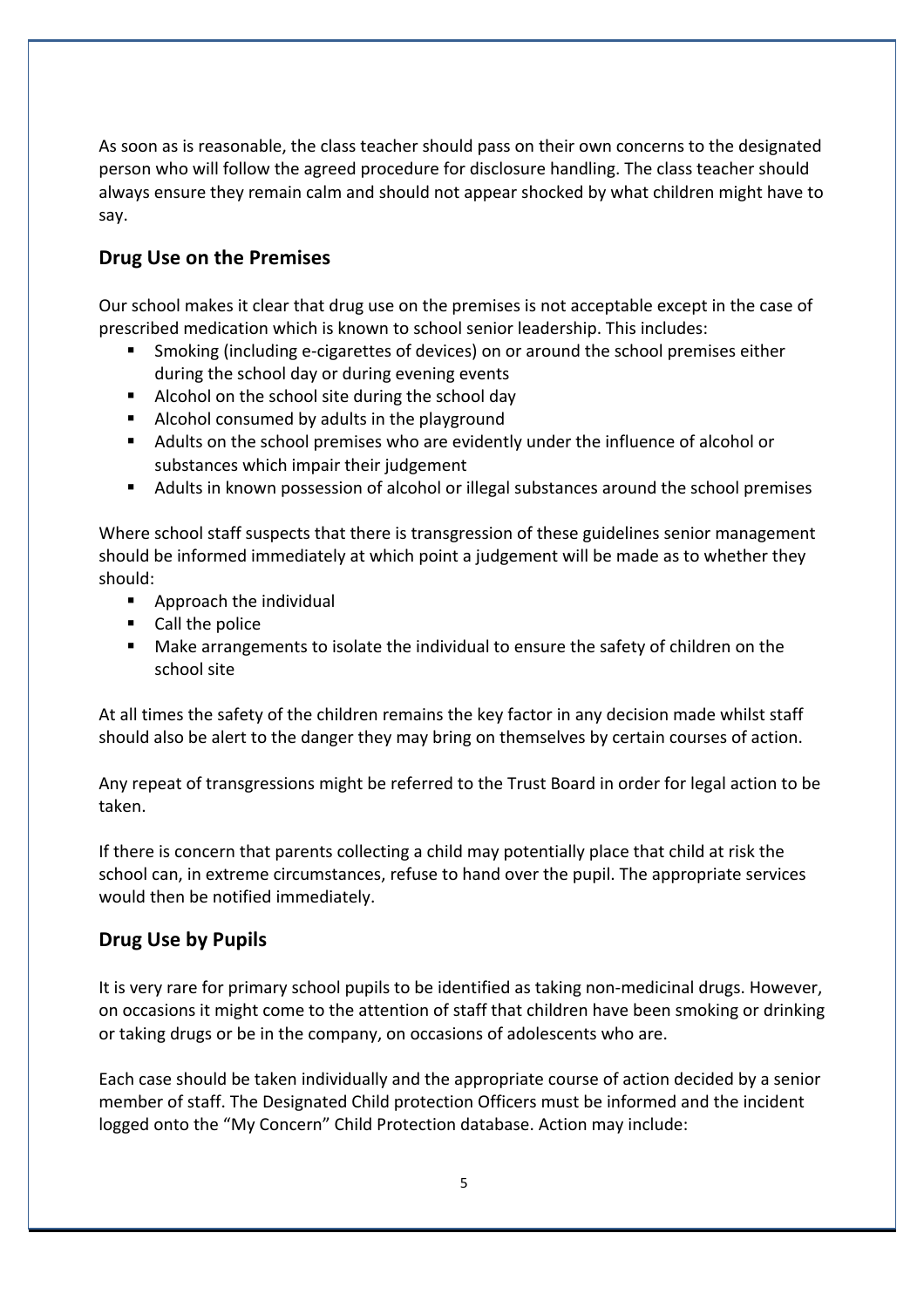- Use of the school behaviour policy
- Referral to parents
- Referral to the police
- Referral to social services
- Referral to another external agency
- Use of the nurture room for discussion
- $\blacksquare$  Counselling and support for the individual child/children

A combination of the above might be used. Decisions will be based on the immediate and longterm safety of the child involved and the nature and time of the incidents. Parental involvement in any discussion is crucial except where the incident is one considered to relate to child protection. In this case the child protection policy should followed and immediate referral made. 

# **Needles/Sharps**

These will be removed by the identified member of staff using thick leather gloves and placed in a 'sharps box'.

# **Alcohol or Tobacco**

Parents/carers will be informed and asked to come and collect the items/and or agree it should be safely disposed of by the school.

# **Illegal Drugs**

Temporary possession of these should be taken in the presence of another adult. The drug should be sealed in a plastic bag with details of the time and date when found. The police should then be notified. They should then be kept in a locked place in the school office until collected by the police.

#### **Special Needs and Disabilities**

It is appropriate that all children have access to the information covered in or drug education programme. Arrangement should be made within classrooms to enable this happen either through additional Teaching Assistant support or the adaptation of curriculum materials. In most cases the largely discursive nature of the subject will mean that all children have equal access. 

It should be noted that some children will need to use medication regularly as part of their own special needs. This might be for either physical or emotional reasons. Care should be taken at all times to draw a distinction between different types of drugs use and enable children to see the value that drugs can have in our society to large groups of people.